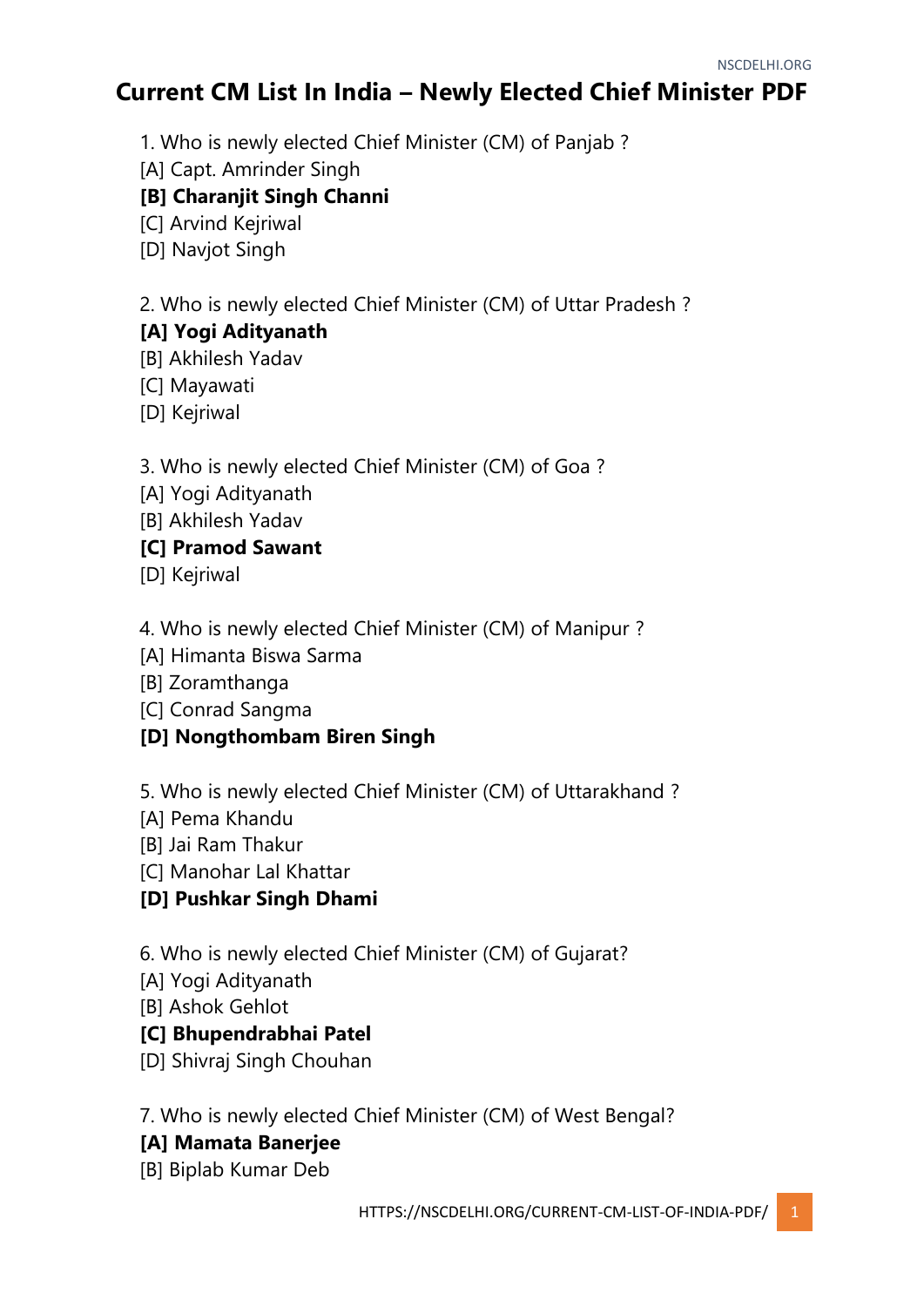- [C] Naveen Patnaik
- [D] Pramod Sawant

## 8. Who is Current Chief Minister (CM) of Tripura?

[A] Mamata Banerjee

## **[B] Biplab Kumar Deb**

- [C] Naveen Patnaik
- [D] Pramod Sawant

## 9. Who is Current Chief Minister (CM) of Telangana?

- [A] Pinarayi Vijayan
- [B] Y. S. Jagan Mohan Reddy
- [C] M. K. Stalin

## **[D] Kalvakuntla Chandrasekhar Rao**

- 10. Who is Current Chief Minister (CM) of [Tamil Nadu?](https://en.wikipedia.org/wiki/Tamil_Nadu)
- [A] Pinarayi Vijayan
- [B] Y. S. Jagan Mohan Reddy
- **[C] M. K. Stalin**
- [D] Kalvakuntla Chandrasekhar Rao
- 11. Who is Current Chief Minister (CM) of [Kerala?](https://en.wikipedia.org/wiki/Kerala)

## **[A] Pinarayi Vijayan**

- [B] Y. S. Jagan Mohan Reddy
- [C] M. K. Stalin
- [D] Kalvakuntla Chandrasekhar Rao

12. Who is Current Chief Minister (CM) of [Andhra Pradesh?](https://en.wikipedia.org/wiki/Andhra_Pradesh)

[A] Pinarayi Vijayan

## **[B] Y. S. Jagan Mohan Reddy**

- [C] M. K. Stalin
- [D] Kalvakuntla Chandrasekhar Rao

#### 13. Who is Current Chief Minister (CM) of [Sikkim?](https://en.wikipedia.org/wiki/Andhra_Pradesh)

- **[A] [Prem Singh Tamang](https://en.wikipedia.org/wiki/Prem_Singh_Tamang)**
- [B] **[Nadesan Rangaswamy](https://en.wikipedia.org/wiki/N._Rangaswamy)**
- [C] **[Neiphiu Rio](https://en.wikipedia.org/wiki/Neiphiu_Rio)**
- [D] **[Zoramthanga](https://en.wikipedia.org/wiki/Zoramthanga)**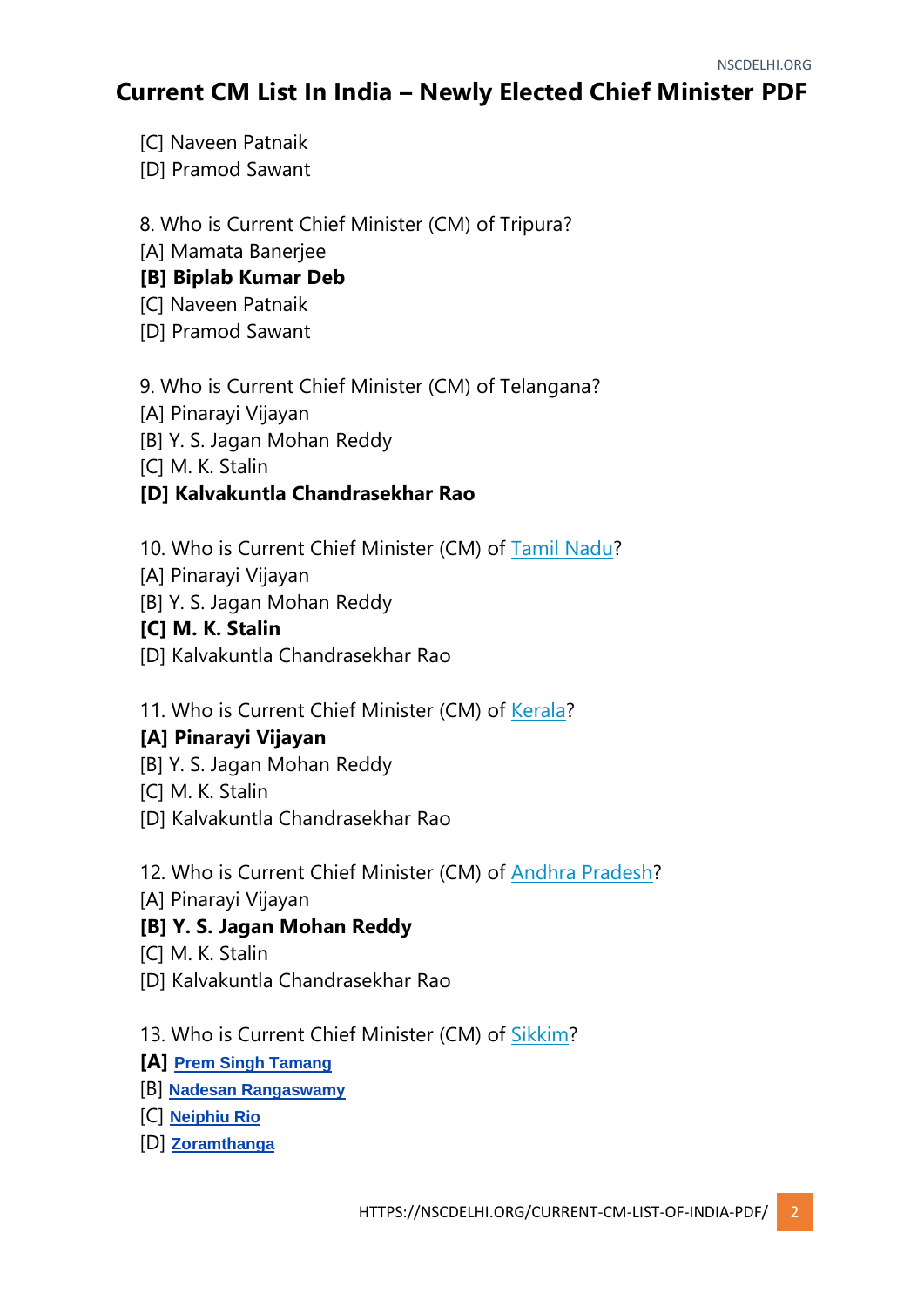- 14. Who is Current Chief Minister (CM) of [Rajasthan](https://en.wikipedia.org/wiki/Rajasthan)?
- [A] Yogi Adityanath

#### **[B] Ashok Gehlot**

- [C] Bhupendrabhai Patel
- [D] Shivraj Singh Chouhan
- 15. Who is Current Chief Minister (CM) of [Odisha](https://en.wikipedia.org/wiki/Odisha)?
- [A] Mamata Banerjee
- [B] Biplab Kumar Deb
- **[C] Naveen Patnaik**
- [D] Pramod Sawant

16. Who is Current Chief Minister (CM) of [Nagaland](https://en.wikipedia.org/wiki/Nagaland)?

**[A] [Neiphiu Rio](https://en.wikipedia.org/wiki/Neiphiu_Rio)**

- [B] Zoramthanga
- [C] Conrad Sangma
- [D] Nongthombam Biren Singh
- 17. Who is Current Chief Minister (CM) of [Mizoram](https://en.wikipedia.org/wiki/Mizoram)?
- [A] **[Prem Singh Tamang](https://en.wikipedia.org/wiki/Prem_Singh_Tamang)**
- [B] **[Nadesan Rangaswamy](https://en.wikipedia.org/wiki/N._Rangaswamy)**
- [C] **[Neiphiu Rio](https://en.wikipedia.org/wiki/Neiphiu_Rio)**
- **[D] [Zoramthanga](https://en.wikipedia.org/wiki/Zoramthanga)**

18. Who is Current Chief Minister (CM) of [Meghalaya](https://en.wikipedia.org/wiki/Meghalaya)?

- [A] **[Neiphiu Rio](https://en.wikipedia.org/wiki/Neiphiu_Rio)**
- [B] Zoramthanga
- **[C] Conrad Sangma**
- [D] Nongthombam Biren Singh
- 19. Who is Current Chief Minister (CM) of [Maharashtra](https://en.wikipedia.org/wiki/Maharashtra)?
- [A] Devendra Fadnavis
- [B] **[Shivraj Singh Chouhan](https://en.wikipedia.org/wiki/Shivraj_Singh_Chouhan)**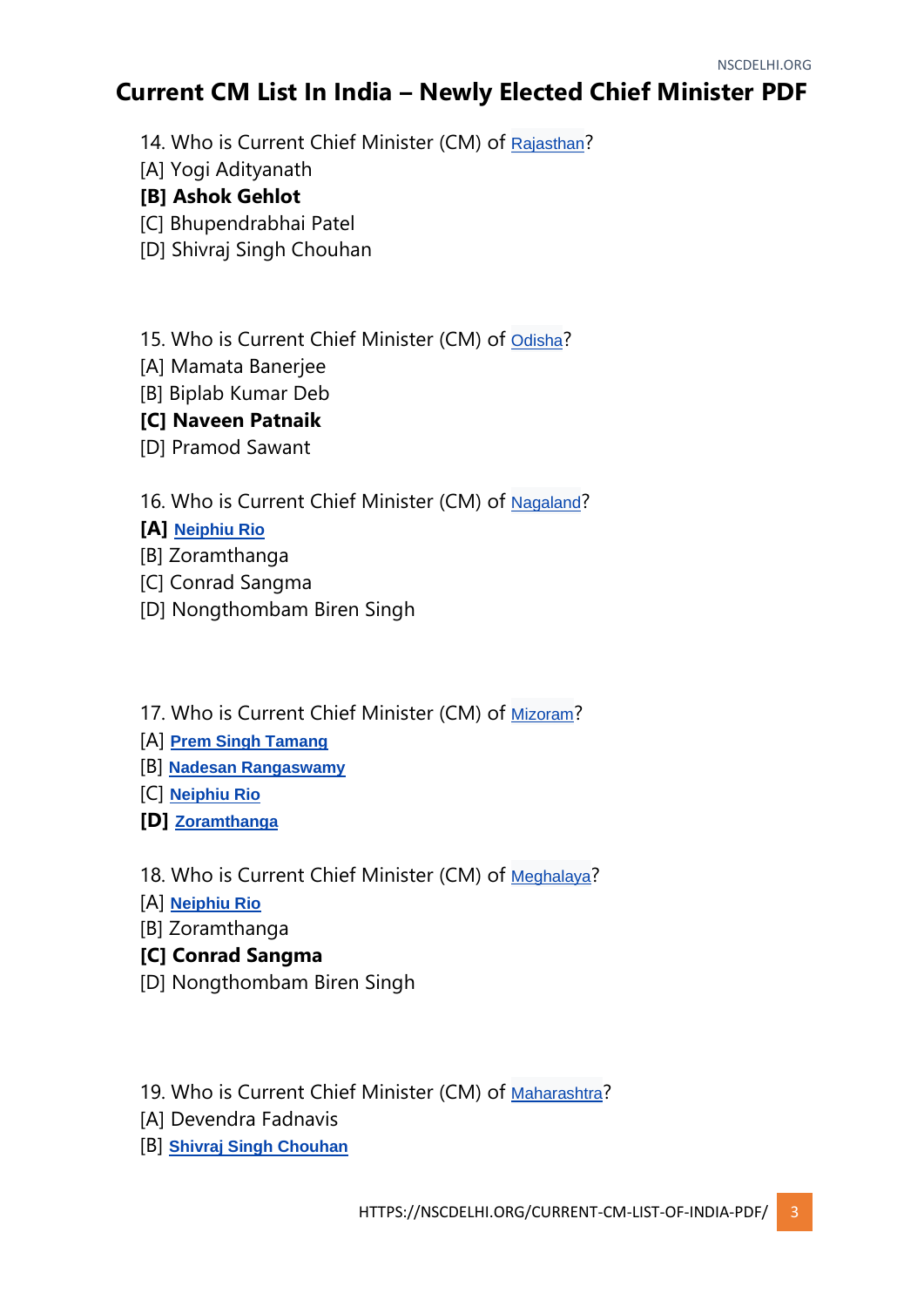**[C] [Uddhav Thackeray](https://en.wikipedia.org/wiki/Uddhav_Thackeray)**

[D] Kalvakuntla Chandrasekhar Rao

20. Who is Current Chief Minister (CM) of [Madhya Pradesh](https://en.wikipedia.org/wiki/Madhya_Pradesh)?

- [A] Devendra Fadnavis
- **[B] [Shivraj Singh Chouhan](https://en.wikipedia.org/wiki/Shivraj_Singh_Chouhan)**
- [C] Kamal Nath
- [D] Kalvakuntla Chandrasekhar Rao
- 21. Who is Current Chief Minister (CM) of [Kerala](https://en.wikipedia.org/wiki/Kerala)?

## **[A] Pinarayi Vijayan**

- [B] Y. S. Jagan Mohan Reddy
- [C] M. K. Stalin
- [D] Kalvakuntla Chandrasekhar Rao
- 22. Who is Current Chief Minister (CM) of [Karnataka](https://en.wikipedia.org/wiki/Karnataka)?
- [A] Pinarayi Vijayan
- [B] Y. S. Jagan Mohan Reddy

#### **[C] [Basavaraj Bommai](https://en.wikipedia.org/wiki/Basavaraj_Bommai)**

- [D] Kalvakuntla Chandrasekhar Rao
- 23. Who is Current Chief Minister (CM) of [Jharkhand](https://en.wikipedia.org/wiki/Jharkhand)?

#### **[A] [Hemant Soren](https://en.wikipedia.org/wiki/Hemant_Soren)**

- [B] Biplab Kumar Deb
- [C] Naveen Patnaik
- [D] Pramod Sawant
- 24. Who is Current Chief Minister (CM) of [Himachal Pradesh](https://en.wikipedia.org/wiki/Himachal_Pradesh)?
- [A] Pema Khandu
- **[B] Jai Ram Thakur**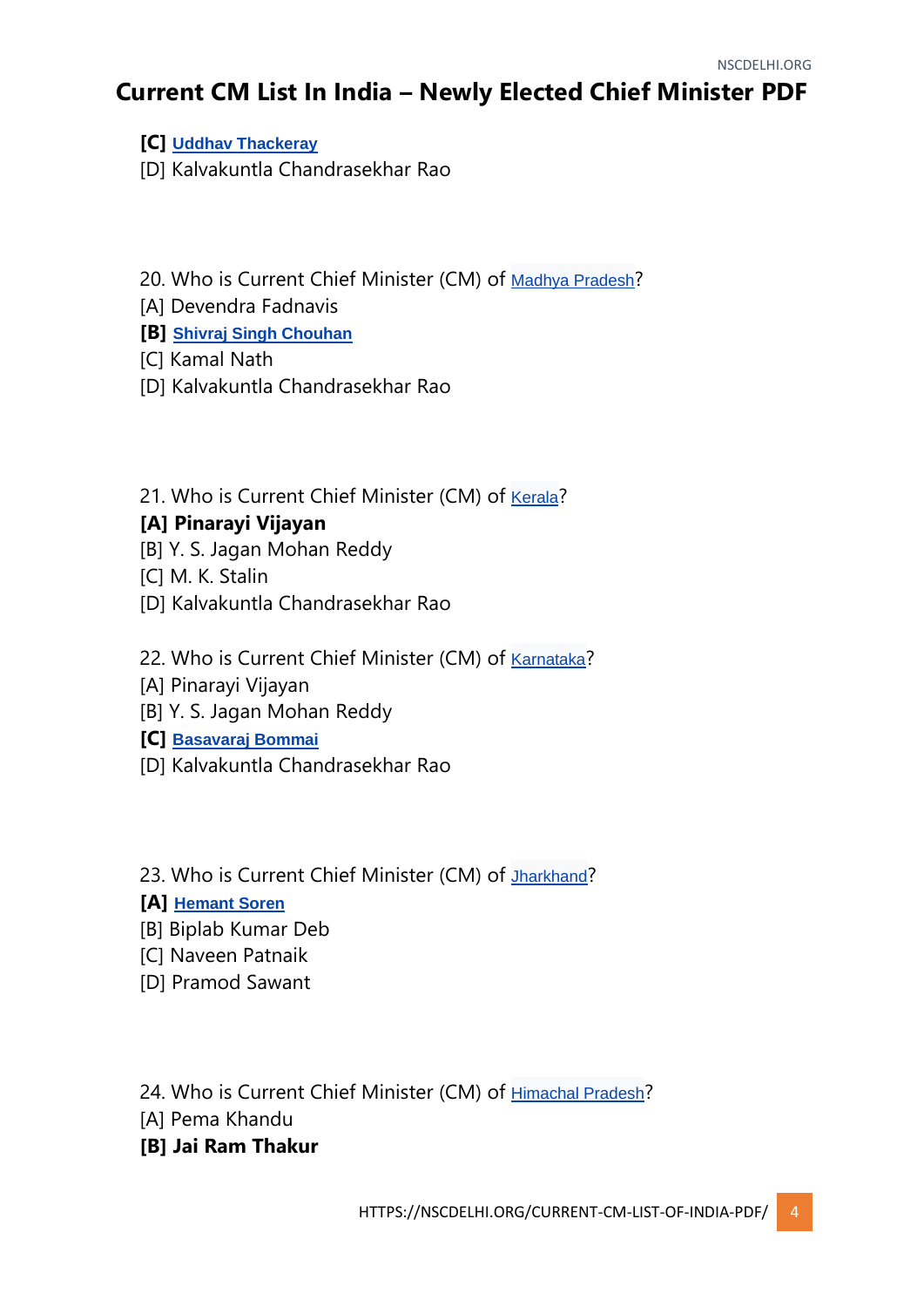[C] Manohar Lal Khattar

[D] Pushkar Singh Dhami

25. Who is Current Chief Minister (CM) of [Haryana](https://en.wikipedia.org/wiki/Haryana)? [A] Pema Khandu

[B] Jai Ram Thakur

#### **[C] Manohar Lal Khattar**

[D] Pushkar Singh Dhami

26. Who is Current Chief Minister (CM) of Delhi?

- [A] Yogi Adityanath
- [B] Akhilesh Yadav

[C] Mayawati

**[D] Arvind Kejriwal**

- 27. Who is Current Chief Minister (CM) of [Chhattisgarh](https://en.wikipedia.org/wiki/Chhattisgarh)?
- [A] Manohar Lal Khattar
- **[B] [Bhupesh Baghel](https://en.wikipedia.org/wiki/Bhupesh_Baghel)**
- [C] Naveen Patnaik
- [D] Nongthombam Biren Singh
- 28. Who is Current Chief Minister (CM) of [Bihar](https://en.wikipedia.org/wiki/Bihar)?
- [A] Tejaswi Yadav
- **[B] [Nitish Kumar](https://en.wikipedia.org/wiki/Nitish_Kumar)**
- [C] Naveen Patnaik
- [D] Pinarayi Vijayan

29. Who is Current Chief Minister (CM) of [Assam](https://en.wikipedia.org/wiki/Assam)?

## **[A] Himanta Biswa Sarma**